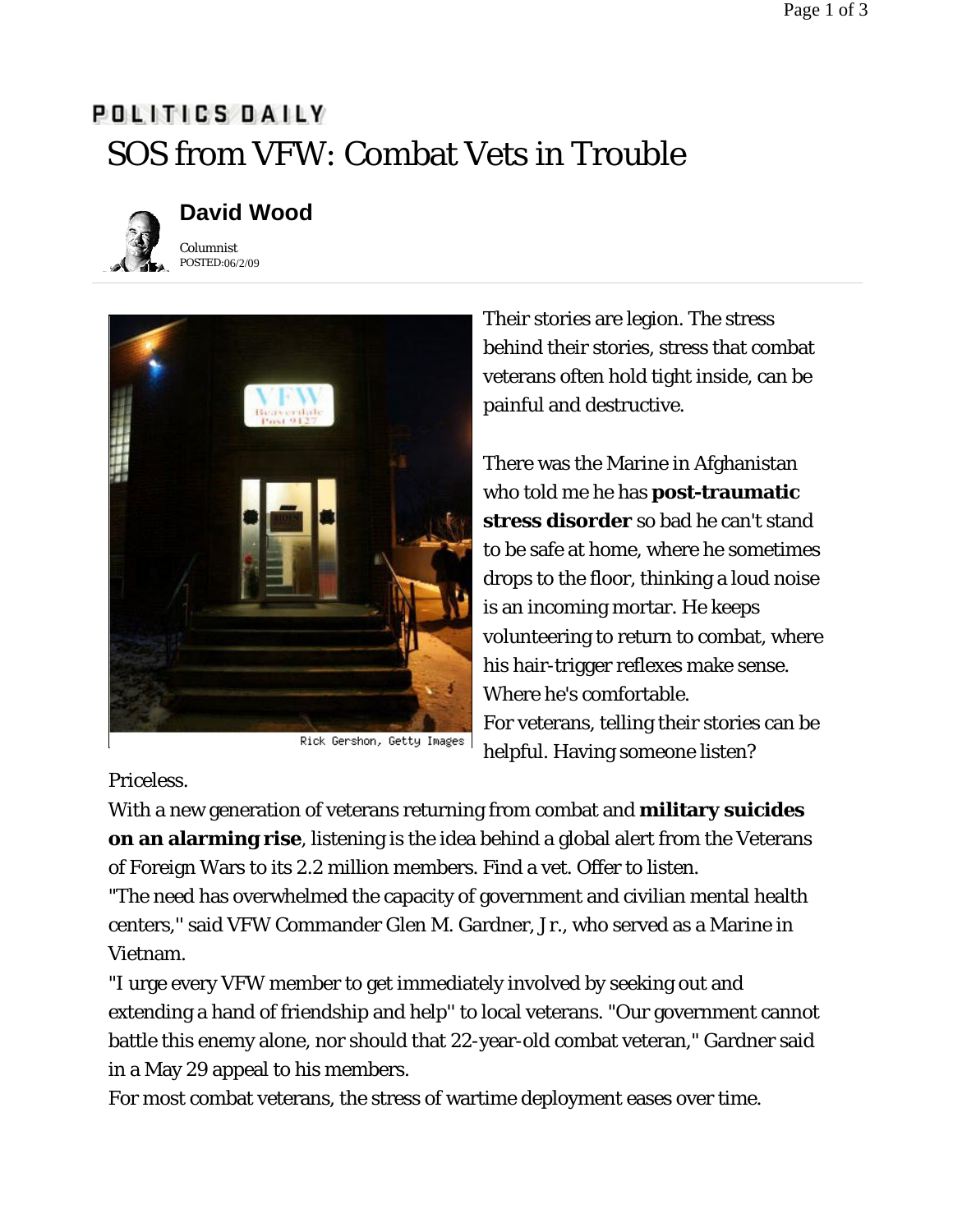"Whether people have full-blown PTSD or just some of the symptoms, most people do get better over a short period of time with the support of family and friends," said Dr. Sonja Batten, deputy director of the Pentagon's **Center of Excellence for Psychological Health and Traumatic Brain Injury.** For returning combat vets, that's called "beer-

pizza-sex-sleep'' therapy.

For those whose adjustment difficulties persist, acknowledging the problem and accepting help can be difficult. There is a stigma attached to asking for help, even if it's self-imposed.

Military people "are trained to be self-sufficient and strong, and the idea of asking for help can feel like it's going against that training,'' said Batten.

In fact, being self-sufficient and strong is critical to success in battle, said Dr. William Nash, a psychiatrist who ran **combat stress programs for the Marine Corps.** "Stoicism is necessary for survival,'' he told me.

"But everybody has a breaking point.''

One night before a combat mission in Afghanistan, Marines were giddy with laughter telling me the story of an Iraqi dog they named Molly who picked up and carried around the leg of a suicide bomber who'd blown himself up at a checkpoint in Ramadi. Laughter was how these hardened combat veterans steeled themselves against the horror of war. "We were going, 'Bad dog! Put that thing down!''' one Marine chortled through tears of glee. "Bad dog!''

There was the GI on patrol in South Vietnam. A sudden 'crack' and the radioman went down, and the soldier turned to see a young boy with huge brown eyes and a smoking .45 taped to his hand by Viet Cong. Without hesitation, the GI stitched the boy in half with his M-16. The patrol resumed. But the soldier was never the same, and held that awful experience deep inside for decades until I offered to listen. "Until tonight,'' he said over beers at a smoky VFW Hall, "I hadn't thought about this stuff for 30 years.''

But holding it in can be harmful.

A World War II veteran in his 80s held his terrible secret until it nearly killed him. Landing at **Normandy on D-Day** he fought his way across the beach, but many of his buddies died in the sand. The next day he was assigned to go back to the beach to collect body parts. He soldiered on across France and Germany, came home after the